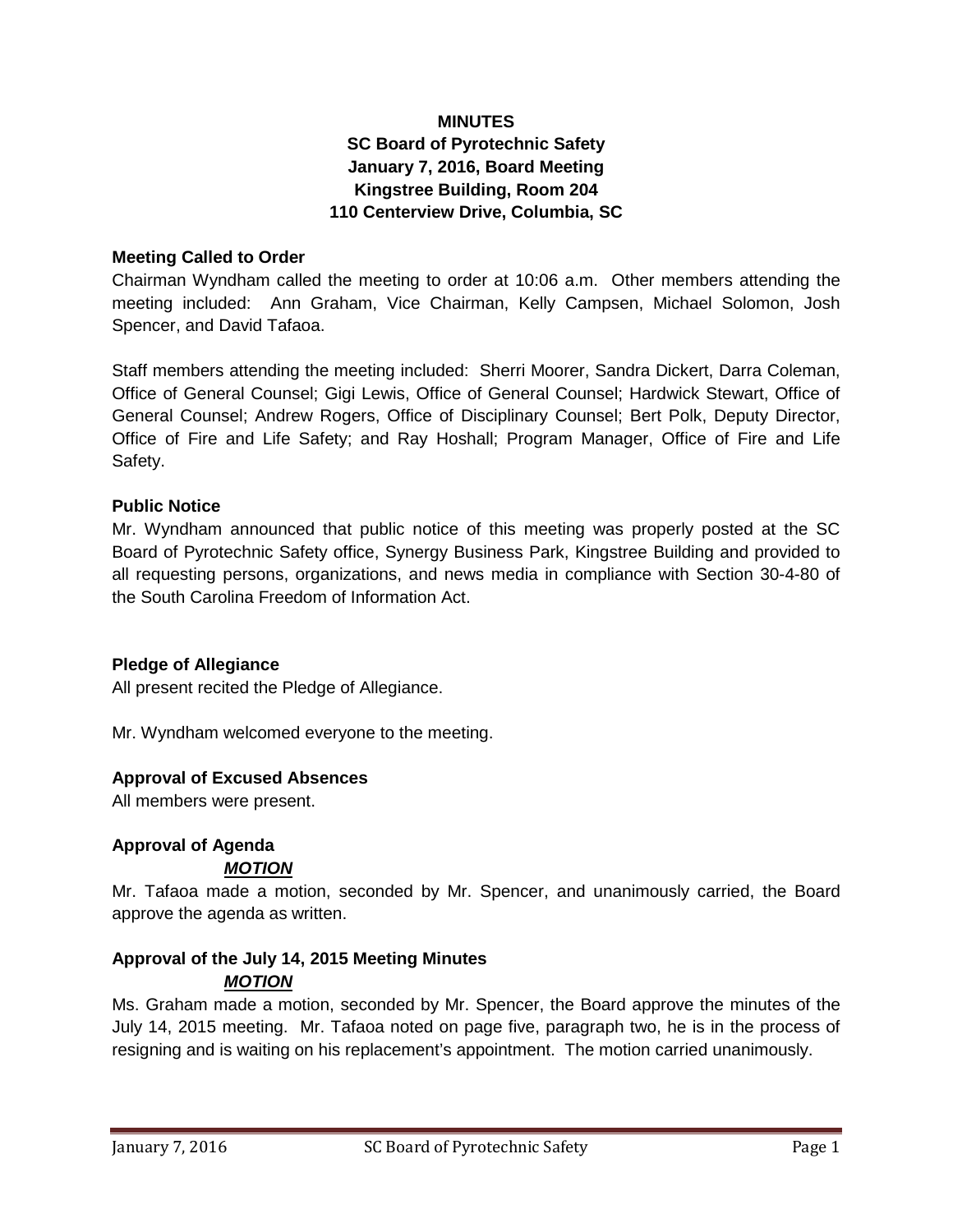## **Introduction of Board Members and Guests**

The board members introduced themselves.

#### **Administrator's Remarks**

Mr. Wyndham stated Molly Price is now the Board Administrator and noted she is currently dealing with medical needs.

#### **New Business**

a. Review and Approval of Revised Fireworks Facility Inspection Process and Forms Mr. Wyndham stated the Board will be reviewing the fireworks facility inspection process and the forms. He noted the board would draft a proposal regarding the process and forms.

#### **Executive Session**

## *MOTION*

Mr. Tafaoa made a motion, seconded by Mr. Spencer and unanimously carried, the Board enter executive session with Chief Polk and his administrator, in regards to the contractual relationship between the Board and the Fire Marshal's Office regarding the scope of inspections and the new forms.

## **Return to Public Session**

## *MOTION*

Mr. Solomon made a motion, seconded by Mr. Tafaoa and unanimously carried, the Board come out of closed session.

Mr. Wyndham noted for the record no votes were taken during executive session.

## *MOTION*

Ms. Graham made a motion, seconded by Mr. Solomon, the Board table item #6a on the agenda as far as reviewing and approving a draft inspection form and draft inspection process.

Ms. Lewis stated the Board would be provided with additional information on possible amendments to the inspection form which will be used by the Board of Pyrotechnic Safety as well as on the inspections for renewals and initial licensure..

The motion carried with a unanimous vote.

## b. Board Review of Petitions for Appearance

Mr. Wyndham stated the Board will review petitions based on violations noted on citations dated June 2015 through September 2015. The Board will determine if the petitions show just cause for a hearing during a future meeting.

Mr. Wyndham noted the petitions for review are as follows:

- 1. Fireworks Superstore (Hardeeville)
- 2. Showtime Fireworks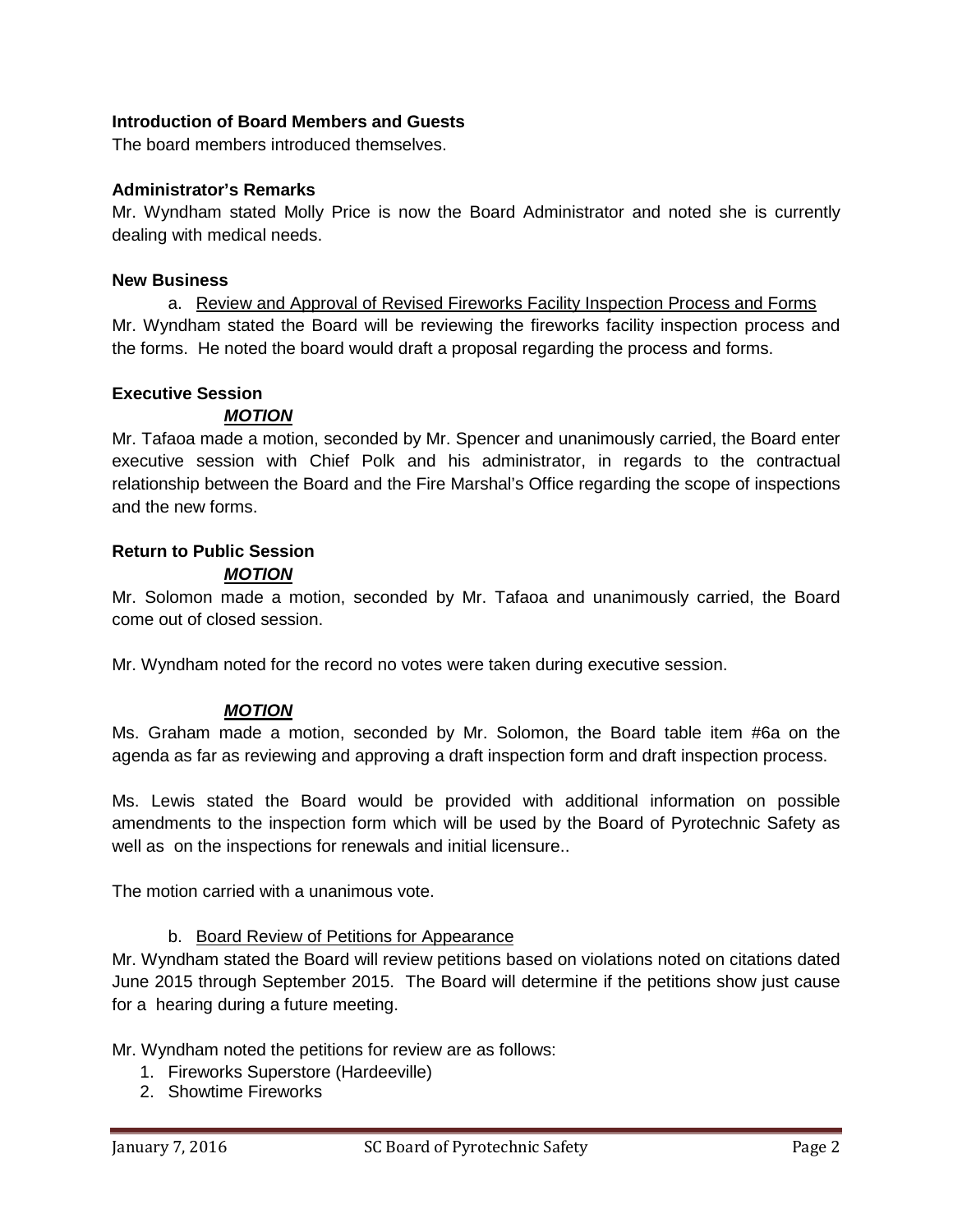- 3. Fireworks Superstore (Dillon)
- 4. Pedros Pantry East
- 5. Pedros Pantry West
- 6. Fort Pedro
- 7. GL Smith, Inc.
- 8. Flashes Fireworks, LLC
- 9. Golfball Outlet & Fireworks
- 10. Dickerson's
- 11. Lake Wylie Fireworks
- 12. Newport Fireworks
- 13. Abbot Red Star Fireworks (Spartanburg)
- 14. Abbott Red Star Fireworks (Gaffney)
- 15. Red Star Fireworks
- 16. Abbott Fruit Markets
- 17. Red Star Fireworks (Bud Authur Spartanburg)
- 18. Red Star Fireworks (109 Sloane Garden Spartanburg)
- 19. Sparky's Pecan Outlet Store
- 20. Fireworks World
- 21. I-85 Fireworks dba Phantom Fireworks

Mr. Wyndham noted the Board would first review Fireworks Superstore (Hardeeville), Showtime Fireworks, and Fireworks Superstore (Dillon). Mr. Michael Ingram submitted a petition for each location.

#### **Executive Session**

#### *MOTION*

Mr. Tafaoa made a motion, seconded by Ms. Graham and unanimously carried, the Board enter executive session, to seek legal advice.

## **Return to Public Session**

#### *MOTION*

Mr. Spencer made a motion, seconded by Mr. Campsen and unanimously carried, the Board come out of executive session.

Mrs. Coleman noted for the record Mr. Solomon identified a potential conflict of interest and recused himself from the discussion and vote on review Fireworks Superstore (Hardeeville), Showtime Fireworks, and Fireworks Superstore (Dillon). Mrs. Coleman presented a signed Statement of Recusal as Exhibit A.

Mr. Wyndham noted for the record no votes were taken during executive session.

#### Showtime Fireworks (Hardeeville) *MOTION*

Mr. Spencer made a motion, seconded by Mr. Tafaoa, and unanimously carried, the Board hear the disputes as set out in the petition as provided by Fireworks Superstore (Hardeeville).

Showtime Fireworks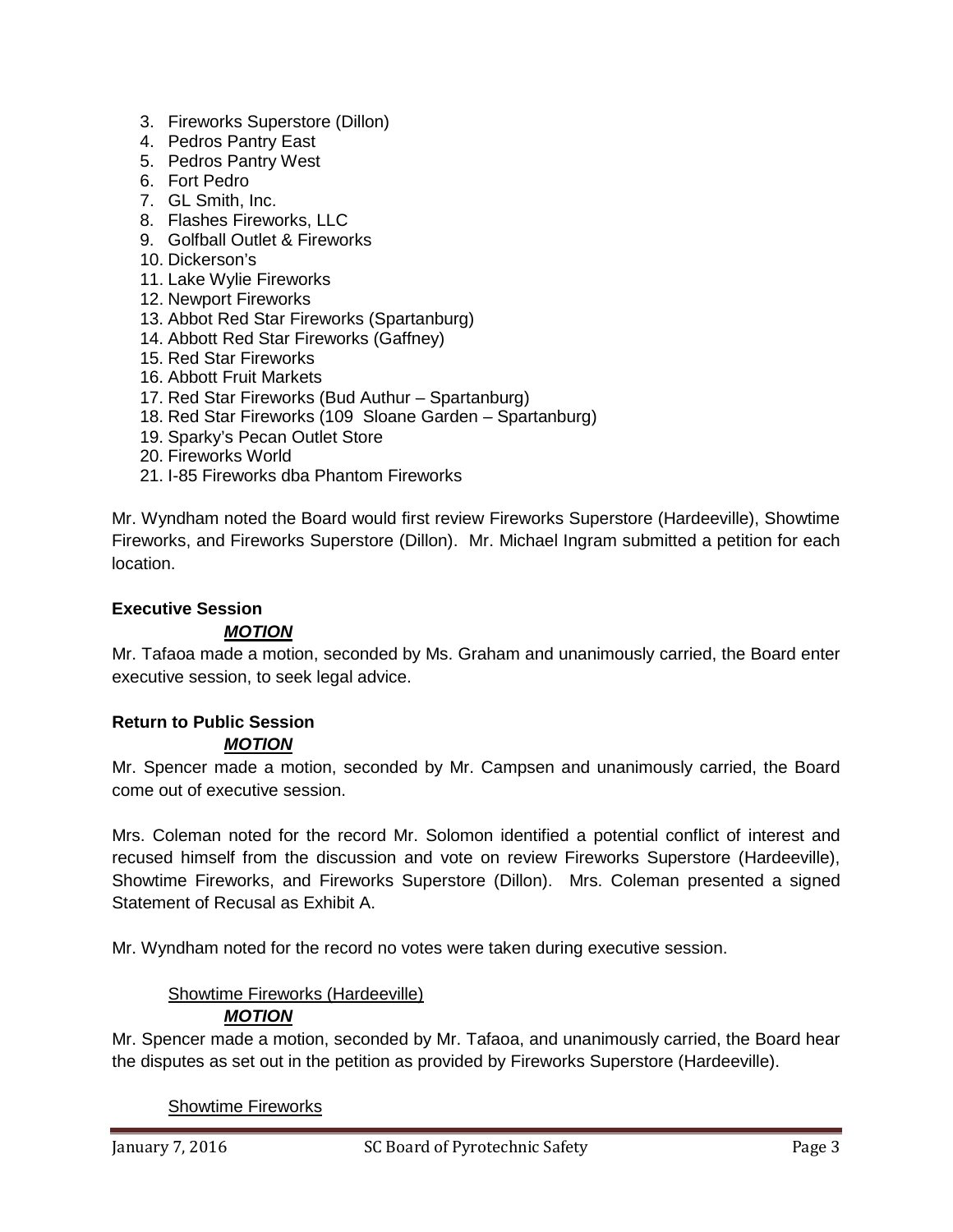## *MOTION*

Mr. Tafaoa made a motion, seconded by Mr. Spence and unanimously carried, the Board hear the disputes as presented in the petition as submitted from Showtime Fireworks..

### Fireworks Superstore (Dillon)

## *MOTION*

Mr. Spencer made a motion, seconded by Ms. Graham and unanimously carried, the Board hear this dispute as set out in the dispute letter.

Mr. Wyndham stated the Board would now review the petitions for Pedros Pantry East, Pedro Panty West, and Fort Pedro. Mr. Timmy Townsend submitted petitions for each location.

#### **Executive Session**

## *MOTION*

Ms. Graham made a motion, seconded by Mr. Tafaoa and unanimously carried, the Board enter executive session to seek legal advice.

## **Return to Public Session**

#### *MOTION*

Mr. Spencer made a motion, seconded by Mr. Solomon and unanimously carried, the Board enter executive session to seek legal advice.

Mr. Wyndham noted for the record no votes were taken during executive session.

#### *MOTION*

Mr. Tafaoa made a motion, seconded by Mr. Spencer and unanimously approved, based on the disputed items in the petitions that have been sent to the board hear each of the petitions of Pedros Pantry East, Pedros Pantry West, and Fort Pedro.

Mr. Wyndham stated the Board would next consider the petitions from GL Smith, Inc., Flashes Fireworks, LLC, Golfball Outlet & Fireworks Megastore, Dickerson's, Lake Wylie Fireworks, and Newport Fireworks.

#### **Executive Session**

#### *MOTION*

Ms. Graham made a motion, seconded by Mr. Tafaoa and unanimously carried, the Board enter executive session to seek legal advice.

#### **Return to Public Session**

#### *MOTION*

Mr. Solomon made a motion, seconded by Mr. Tafaoa and unanimously carried, the Board come out of executive session.

Mr. Wyndham noted for the record no votes were taken during executive session.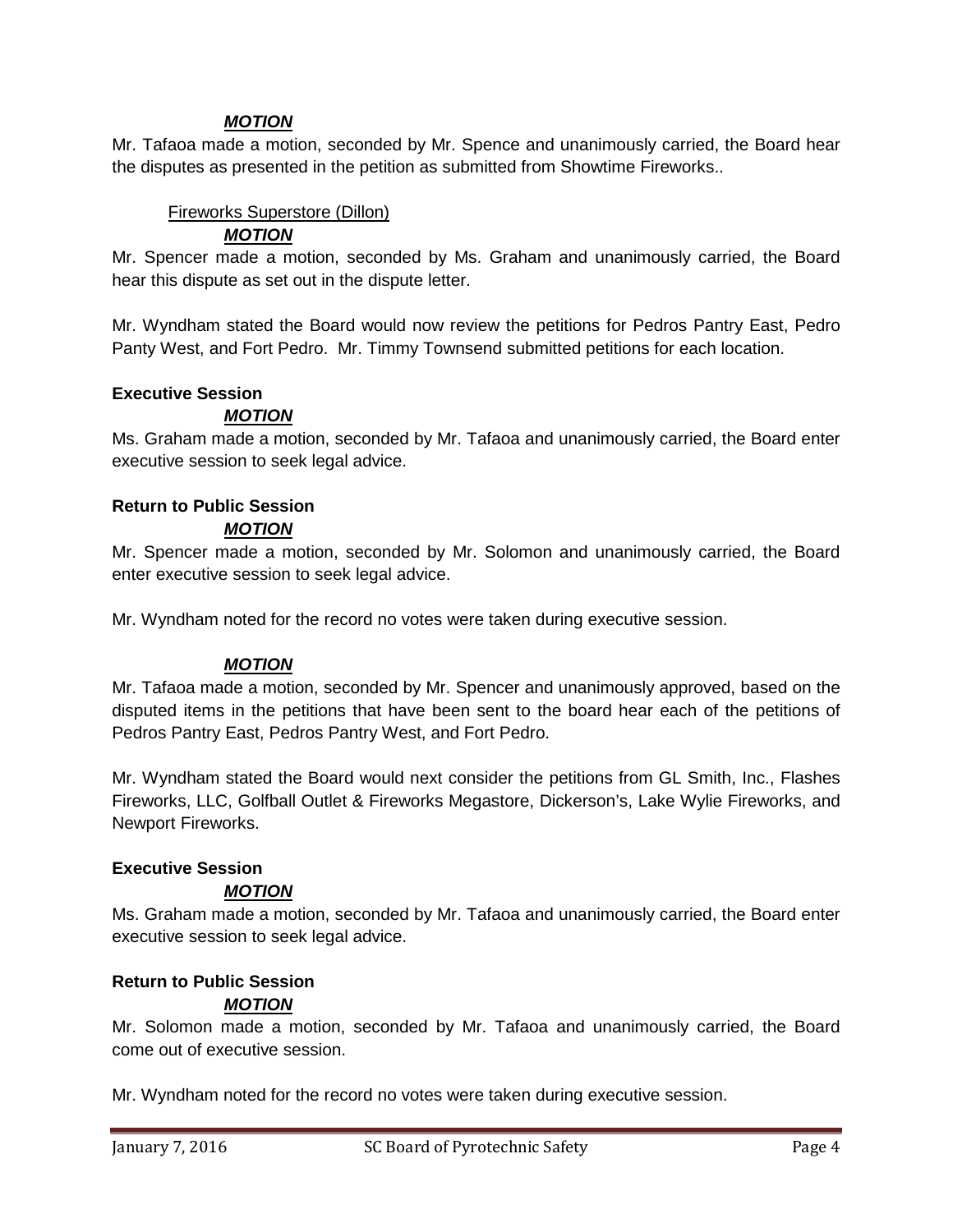## GL Smith, Inc., Flashes Fireworks, LLC, and Golfball Outlet & Fireworks Megastore *MOTION*

Mr. Spencer made a motion, seconded by Ms. Graham and unanimously carried, to hear the dispute as to those matters and to the items as set out in the correspondence received.

## Dickerson's, Lake Wylie Fireworks, and Newport Fireworks

## *MOTION*

Mr. Spencer made a motion the administrator of the Board send a letter to each of those entities seeking clarification as to the nature of their dispute and ask 6hem respond in writing within 15 days and then the matter would be heard as to whether it will be heard as a dispute at the next meeting. Mr. Solomon seconded the motion, which carried unanimously.

Mr. Wyndham stated the Board would consider the petitions from Abbot Red Star Fireworks (Spartanburg), Abbott Red Star Fireworks (Gaffney), Red Star Fireworks, Abbott Fruit Markets, Red Star Fireworks (Bud Authur – Spartanburg), and Red Star Fireworks (109 Sloane Garden – Spartanburg).

Mr. Campsen recused himself from the discussion and vote on the Abbott petitions as Paul Abbott is a personal friend of his.

Mr. Spencer recused himself from the discussion and vote on the Abbott petitions as he has a business relationship with an entity in agreement with them. He also worked with them for 12 years.

Mr. Spencer's Statement of Recusal was presented as Exhibit B.

#### **Executive Session**

## *MOTION*

Mr. Tafaoa made a motion, seconded by Mr. Solomon and unanimously carried, the Board enter executive session to seek legal advice.

#### **Return to Public Session** *MOTION*

Mr. Solomon made a motion, seconded by Ms. Graham and unanimously carried, the Board come out of executive session.

Mr. Wyndham noted for the record no votes were taken during executive session.

Abbott Red Star Fireworks (Spartanburg), Abbott Red Star Fireworks (Gaffney), Red Star Fireworks, Abbot Fruit Markets Red Star Fireworks (Bud Authur – Spartanburg) Red Star Fireworks (109 Sloan Garden Spartanburg)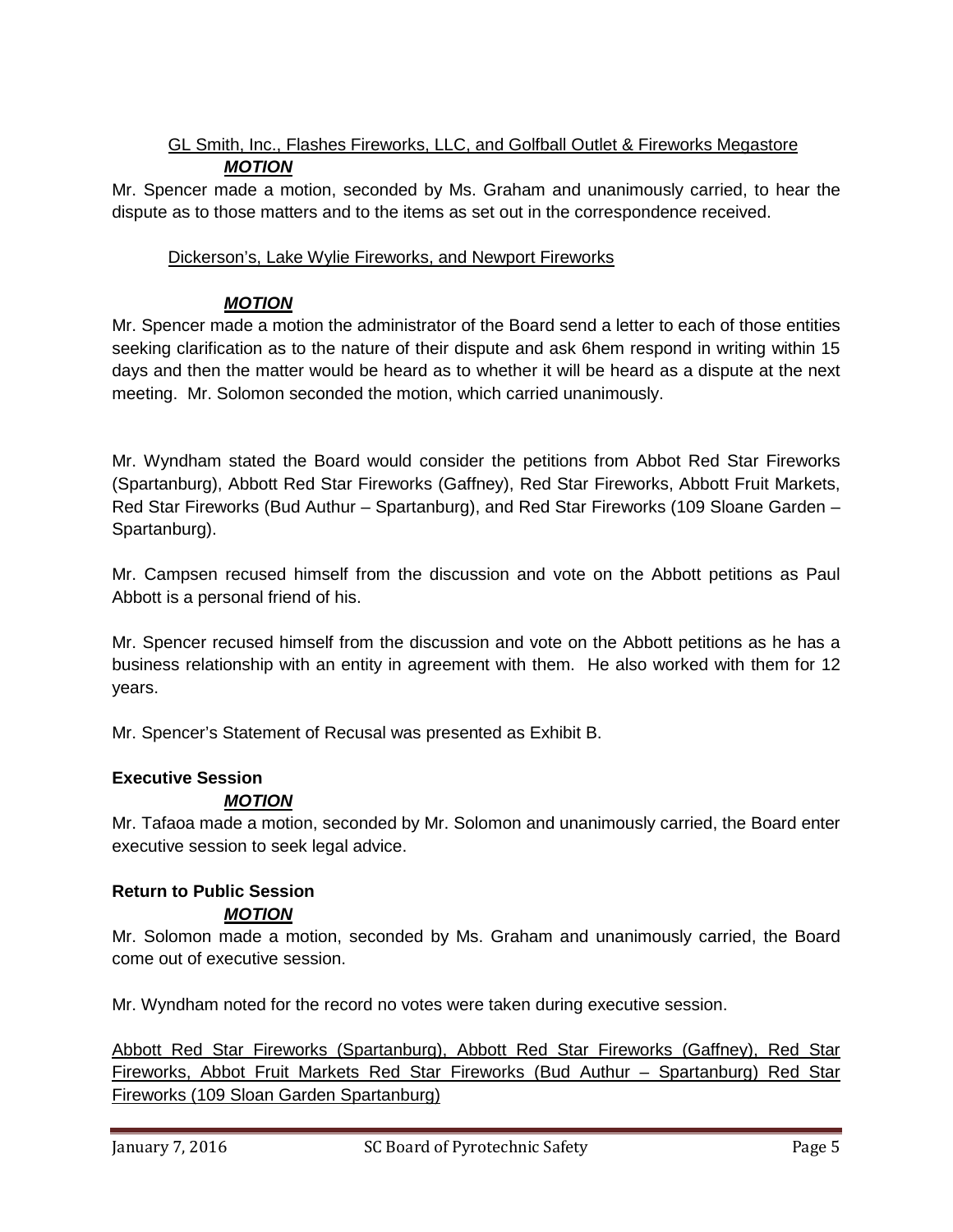### *MOTION*

Mr. Tafaoa made a motion, seconded by Mr. Solomon and unanimously carried, the administrator send a letter to the attorney requiring specificity on each dispute that they have so the Board is clear on what the Abbott Stores want the Board to do for each location; the attorney is to respond within 15 days of receipt of the letter.

Mr. Wyndham stated the Board would now consider Sparky's Pecan Outlet Store and I-85 Fireworks dba Phantom Fireworks.

#### **Executive Session**

## *MOTION*

Ms. Graham made a motion, seconded by Mr. Solomon and unanimously carried, the Board enter executive session to seek legal advice.

#### **Return to Public Session**

#### *MOTION*

Mr. Tafaoa made a motion, seconded by Mr. Solomon and unanimously carried, the Board come out of executive session.

Mr. Wyndham noted for the record no votes were taken during executive session.

#### Sparky's Pecan Outlet Store

#### *MOTION*

Ms. Graham made a motion, seconded by Mr. Spencer and unanimously carried, the Board hear Sparky's Pecan Outlet Store dispute based on what has been put in writing.

## I-85 Fireworks dba Phantom Fireworks

#### *MOTION*

Mr. Tafaoa made a motion the Board deny Phantom's based on not receiving the petition within the 15 day rule. Mr. Spencer seconded the motion.

Mr. Wyndham stated based on the rules and regulations they have another opportunity to appeal. He encouraged the Board to hear the appeal now.

Mr. Tafaoa stated others have followed the regulations and had their letters in within the 15 day limit; however, I-85 Fireworks dba Phantom Fireworks did not.

The motion carried with a majority vote. Mr. Wyndham voted nay.

Mr. Wyndham stated the Board would now consider Fireworks World.

Mr. Solomon recused himself from participating in discussion and vote in this matter.